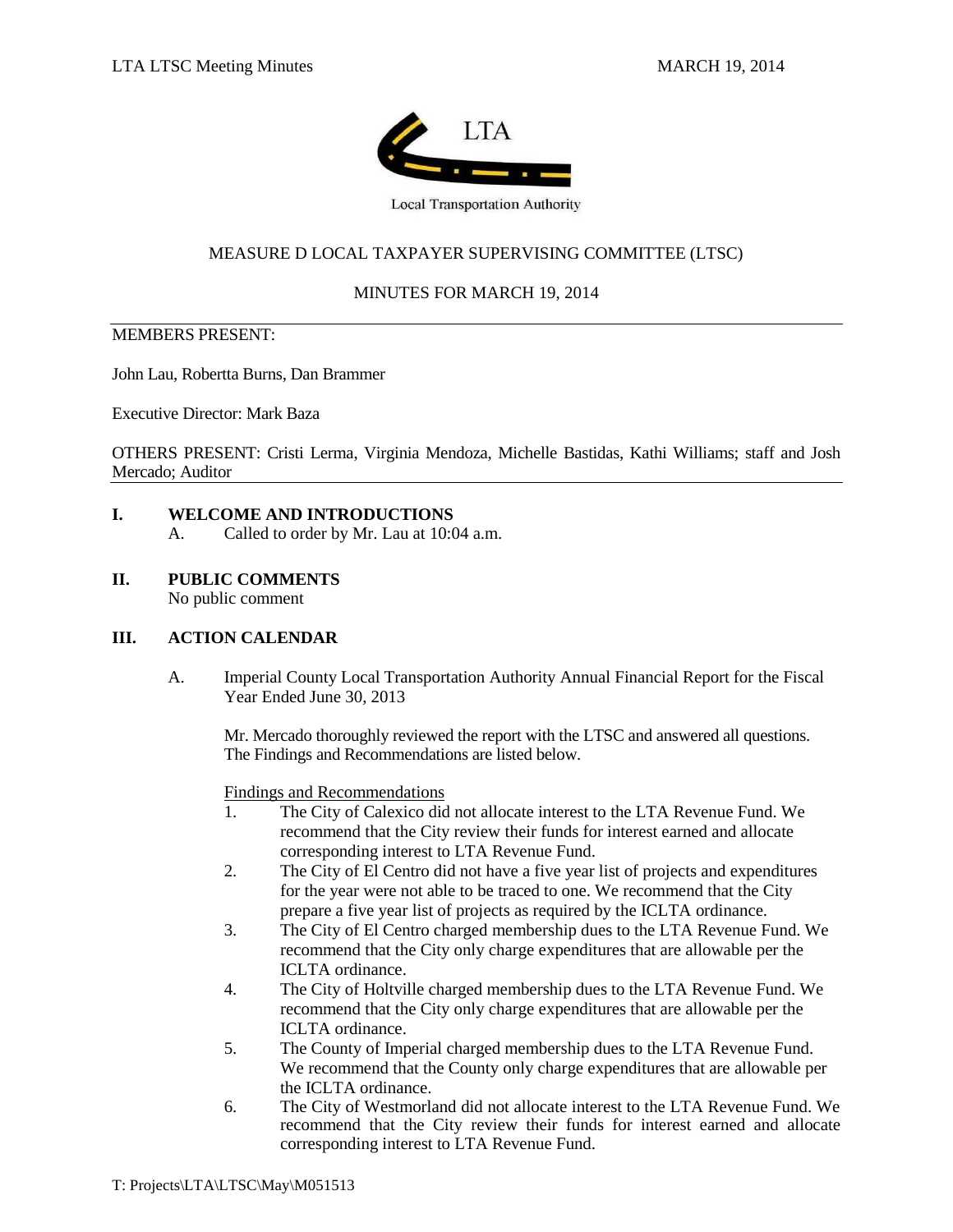The Local Taxpayer Supervising Committee (LTSC) reviewed and forwarded this item to the LTA Board for review and approval:

1. Review and Approve the FY 2012-13 Imperial County Local Transportation Annual Financial Report.

A motion was made by Burns and seconded by Brammer, Motion Carried.

## Recommendations by the LTSC included:

- LTA Staff provide a letter to member agencies emphasizing the need to improve procedures and avoid repetition of past findings and recommendations;
- LTA Staff follow up with Bond Counsel to get clarification of allowable costs associated with any bond financing funds;
- LTA Staff to make a formal request annually to member agencies for Maintenance of Effort documentation, summary of projects completed or underway, Five-Year Expenditure Plans, and a list of projects proposed in the following 3 to 5 years;
- LTA Staff have an annual meeting with member agencies to review LTA requirements, preparation for audits, updates for projects completed and scheduled for new fiscal year; and,
- LTA Staff emphasize and promote the need to member agencies for the completion of projects proposed in the 2012 bond finance program.

## **IV. EXECUTIVE DIRECTOR REPORT**

The following is a summary of the Executive Director's Report for the LTA meeting of March 19, 2014..

- 1. Member Agency Coordination: In April 2014, ICTC staff will be making a formal request to all member agencies to submit 2014 Maintenance of Effort documentation, summary of projects completed in fiscal year 2014, and their Five-Year Expenditure Plans for fiscal year 2015.
- 2. LTA Bond Projects: Below is a list of allocation request for LTA Sales Tax Revenue Bond funded projects processed to date.

| Agency     | <b>Project Description</b>             | Amount         | <b>Processed</b> | <b>Receipt</b> |
|------------|----------------------------------------|----------------|------------------|----------------|
|            |                                        |                |                  | оť             |
|            |                                        |                |                  | funds          |
| County     | Phase 1 of 3 anticipated phases of     | \$2,823,570.07 | 8/14/13          | 8/29/13        |
| of         | road rehabilitation projects that will |                |                  |                |
| Imperial   | improve approximately 18.7 miles of    |                |                  |                |
|            | roads in the County                    |                |                  |                |
| City of    | Street rehabilitation of Lake Avenue – | \$148,890.50   | 1/02/14          | 1/13/14        |
| Calipatria | between Elder Street to Bowles Road    |                |                  |                |
|            | Reconstruction and widening of $2nd$   | \$3,000,000    | Pending $-$      |                |
| City of    | Street – between the New River         |                | Revised          |                |
| Calexico   | bridge and the Calexico International  |                | packet           |                |
|            | Airport                                |                | from City        |                |
| City of    | Street Rehabilitation Phase IX -       | \$2,324,981.19 | Proposed         |                |
| Brawley    | various streets                        |                | submittal        |                |
|            |                                        |                | June 2014        |                |